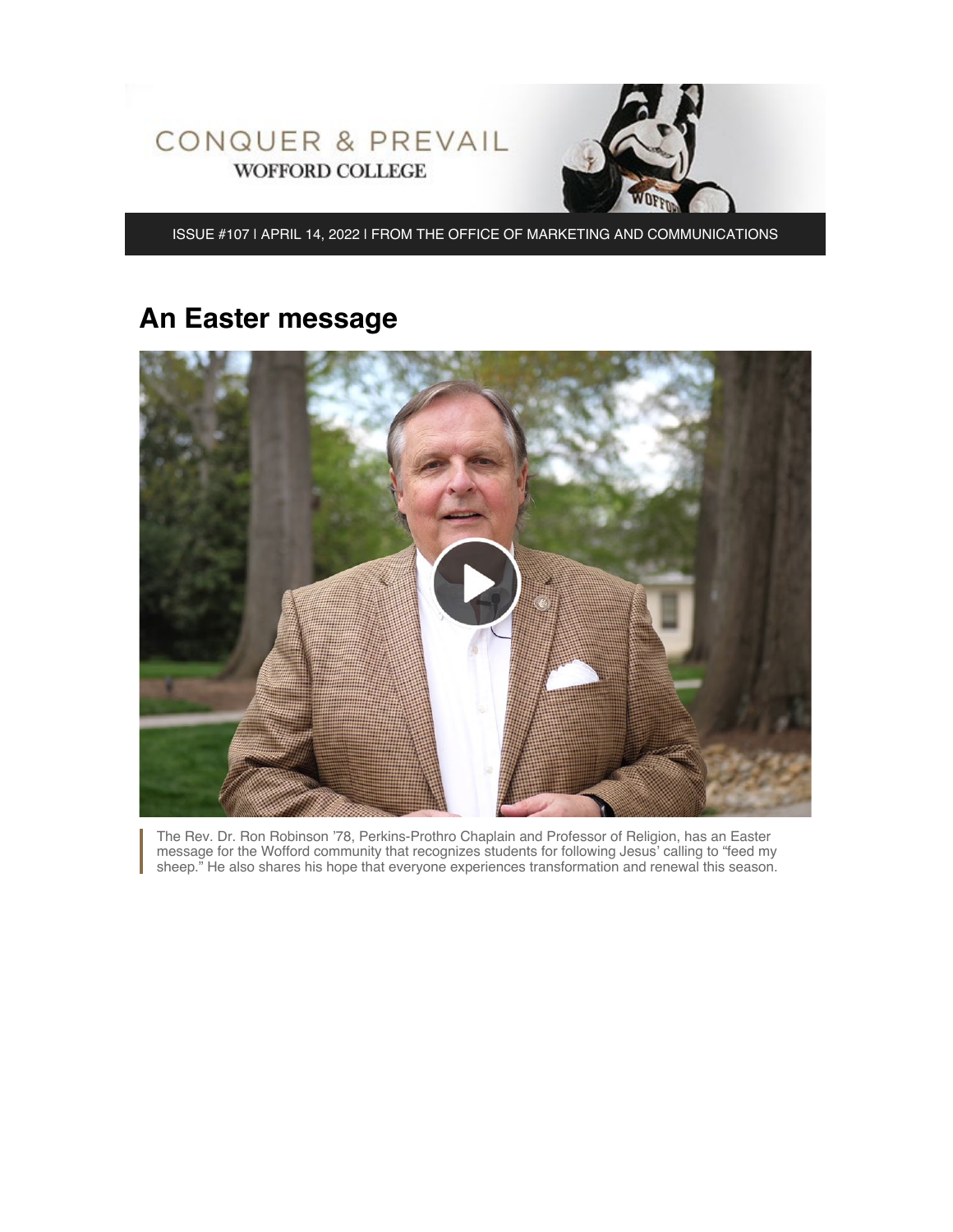## **Thinking it through**



Kwame Anthony Appiah, professor of philosophy and law at New York University and the author of the New York Times' "The Ethicist" column, will give a lecture at Wofford College today (April 14).

Much has been made of the "Great Resignation," which describes the number of people in the United States who've resigned from jobs during the COVID-19 pandemic. The words "quit" and "left" are often used when discussing the moment.

Kwame Anthony Appiah encourages people to look at it another way.

"Think of it as rethinking their place in the workforce versus leaving the workforce," Appiah says. "You should always take whatever you can with whatever life has given you, even if it's bad, to try to make the most of it."

Appiah, professor of philosophy and law at New York University (NYU) and the author of "The Ethicist" column for The New York Times, will give a lecture titled "Living Well: The Humanities as a Preparation for Life" at Wofford College at 6 p.m., April 14. The event, which will be held in Leonard Auditorium, is free. The public is invited to attend.

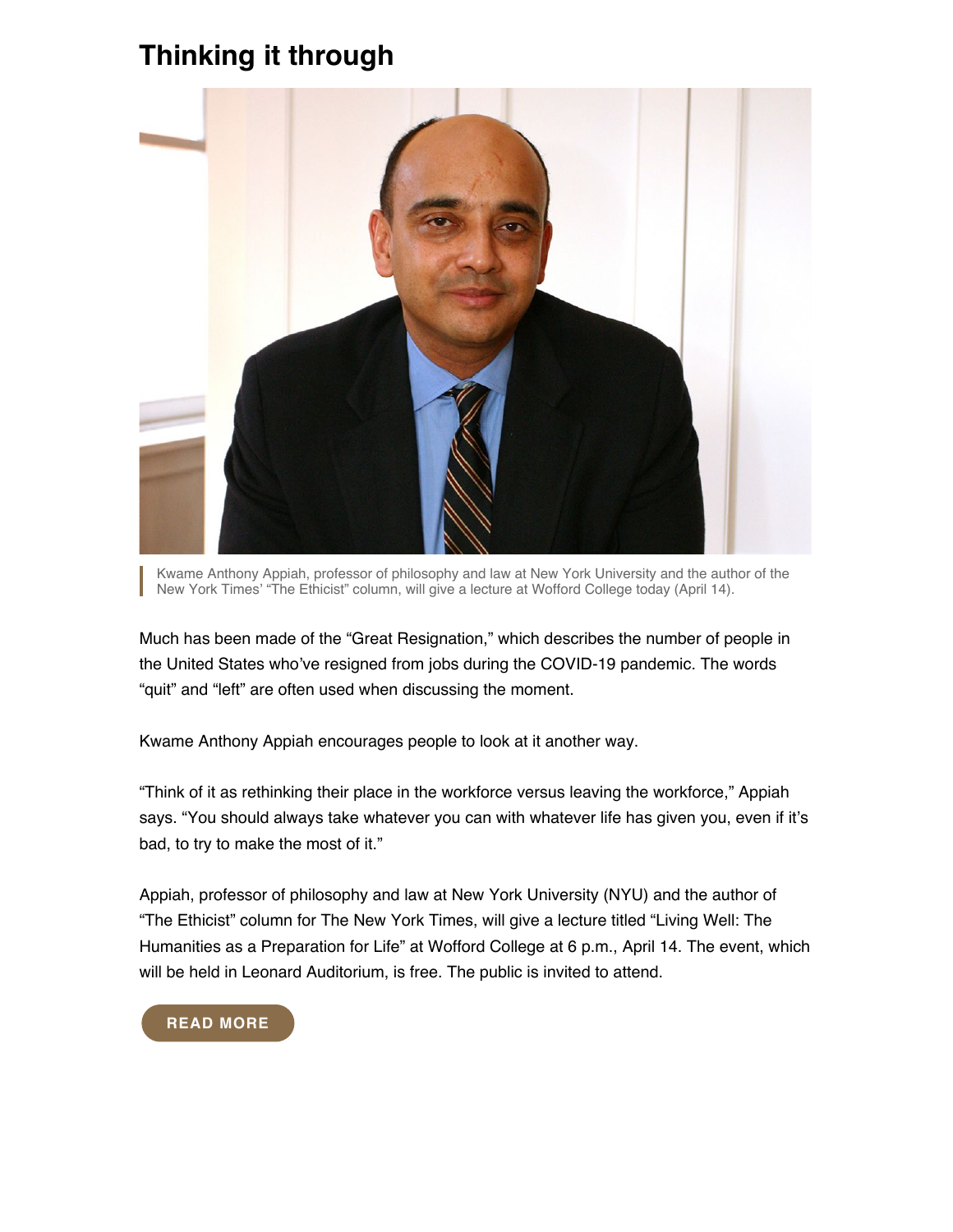## **Theatre's spring production**

The Wofford Theatre production of "Pride and Prejudice" will open Thursday, April 21. The play, written by Kate Hamill and based on the novel by Jane Austen, is directed by Matt Giles '07.

Bold, surprising, boisterous and timely, this "Pride and Prejudice" for a new era explores the absurdities and thrills of finding your perfect (or imperfect) match in life.

Performances are scheduled for 8 p.m., April 21-23 and 27-30 in the Jerome Johnson Richardson Theatre. Tickets are \$5 for students, \$10 for Wofford employees and \$12 for the general public.

To purchase tickets, or for additional information, visit **[wofford.edu/boxoffice](https://www.wofford.edu/academics/majors-and-programs/theatre/box-office)**. If you have questions, email **[boxoffice@wofford.edu](mailto:boxoffice@wofford.edu)**.

### **Asian American and Pacific Islander Heritage Month**

Wofford is observing Asian American and Pacific Islander Heritage Month. A screening of "Hollywood Chinese" will take place in Olin 210 at 6 p.m., Tuesday, April 19. "Hollywood Chinese" is an award-winning documentary by filmmaker and Asian cultural historian Arthur Dong. It examines how the Chinese community has been represented in American cinema. **[Watch a video with Author Pornsak Pichetshote](https://fb.watch/co4q1LZEqU/)**, who discussed his books "Infidel" and "The Good Asian" during an event earlier this week.

## **Earth Day event**

Bomee Jung, principal with Topsight Advisors, will discuss the relationship between climate justice and housing and why understanding those conditions is important for people working for health equity. This virtual event will take place 11 a.m., April 21. **[Register here](https://wofford.zoom.us/webinar/register/WN_0zZhCFCdRb-q4y5iUsNLHw)**. Jung is an expert in climate mitigation and adaptation and served as the first vice president for energy and sustainability with the New York City Housing Authority.